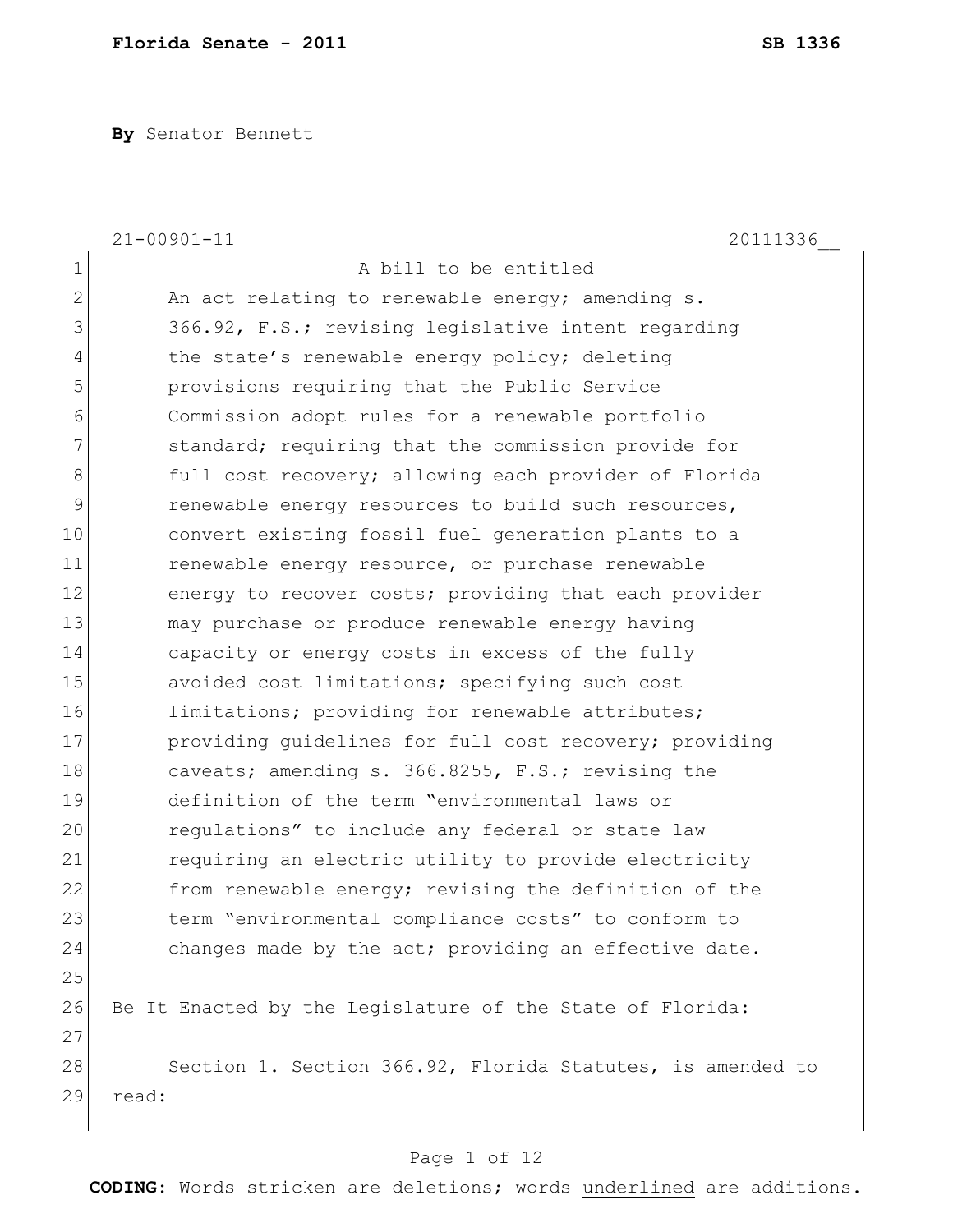|    | $21 - 00901 - 11$<br>20111336                                    |
|----|------------------------------------------------------------------|
| 30 | 366.92 Florida renewable energy policy.-                         |
| 31 | (1) In order to stimulate the state's economy, encourage         |
| 32 | businesses to invest in clean technologies, and foster research, |
| 33 | development, manufacturing, construction, and jobs in new and    |
| 34 | renewable energy, it is the intent of the Legislature to promote |
| 35 | the development of renewable energy; protect the economic        |
| 36 | viability of Florida's existing renewable energy facilities;     |
| 37 | diversify the types of fuel used to generate electricity in      |
| 38 | Florida; lessen Florida's dependence on natural gas and fuel oil |
| 39 | for the production of electricity; minimize the volatility of    |
| 40 | fuel costs; encourage investment within the state; improve       |
| 41 | environmental conditions; and, at the same time, minimize the    |
| 42 | costs of renewable power supply to electric utilities and their  |
| 43 | customers. It is the further intent of the Legislature that all  |
| 44 | prudently incurred costs of renewable energy shall be            |
| 45 | recoverable from electric utility customers through the          |
| 46 | environmental cost-recovery clause.                              |
| 47 | (2) As used in this section, the term:                           |
| 48 | (a) "Florida renewable energy resources" means renewable         |
| 49 | energy, as defined in s. 377.803, that is produced in Florida.   |
| 50 | (b) "Provider" means a "utility" as defined in s.                |
| 51 | $366.8255(1)(a)$ .                                               |
| 52 | (c) "Renewable energy" means renewable energy as defined in      |
| 53 | s. 366.91(2)(d).                                                 |
| 54 | (d) "Renewable energy credit" or "REC" means a product that      |
| 55 | represents the unbundled, separable, renewable attribute of      |
| 56 | renewable energy produced in Florida and is equivalent to 1      |
| 57 | megawatt-hour of electricity generated by a source of renewable  |
| 58 | energy located in Florida.                                       |
|    |                                                                  |

## Page 2 of 12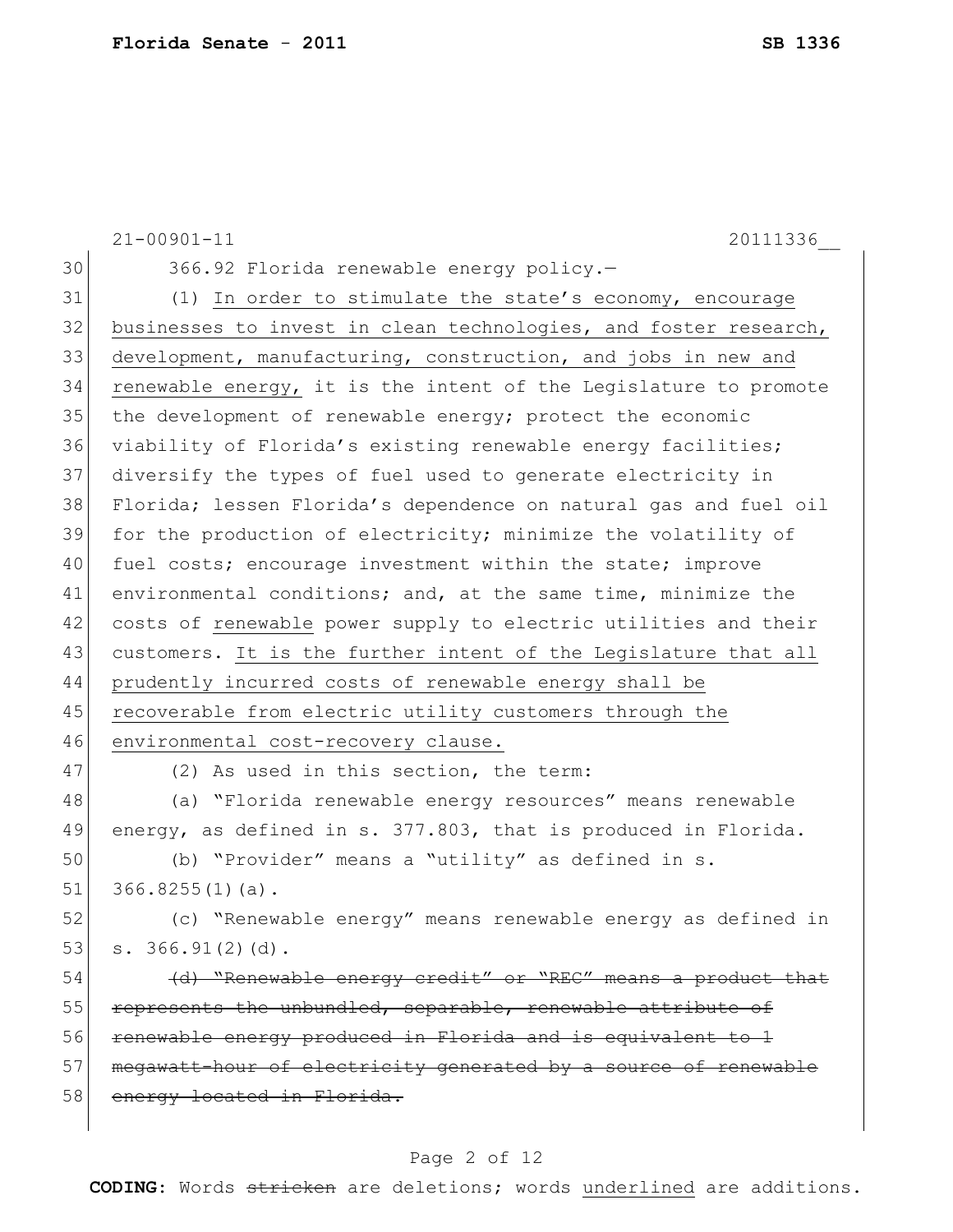|    | $21 - 00901 - 11$<br>20111336                                    |
|----|------------------------------------------------------------------|
| 59 | (e) "Renewable portfolio standard" or "RPS" means the            |
| 60 | minimum percentage of total annual retail electricity sales by a |
| 61 | provider to consumers in Florida that shall be supplied by       |
| 62 | renewable energy produced in Florida.                            |
| 63 | (3) The commission shall adopt rules for a renewable             |
| 64 | portfolio standard requiring each provider to supply renewable   |
| 65 | energy to its customers directly, by procuring, or through       |
| 66 | renewable energy credits. In developing the RPS rule, the        |
| 67 | commission shall consult the Department of Environmental         |
| 68 | Protection and the Florida Energy and Climate Commission. The    |
| 69 | rule shall not be implemented until ratified by the Legislature. |
| 70 | The commission shall present a draft rule for legislative        |
| 71 | consideration by February 1, 2009.                               |
| 72 | (a) In developing the rule, the commission shall evaluate        |
| 73 | the current and forecasted levelized cost in cents per kilowatt  |
| 74 | hour through 2020 and current and forecasted installed capacity  |
| 75 | in kilowatts for each renewable energy generation method through |
| 76 | $2020 -$                                                         |
| 77 | (b) The commission's rule:                                       |
| 78 | 1. Shall include methods of managing the cost of compliance      |
| 79 | with the renewable portfolio standard, whether through direct    |
| 80 | supply or procurement of renewable power or through the purchase |
| 81 | of renewable energy credits. The commission shall have           |
| 82 | rulemaking authority for providing annual cost recovery and      |
| 83 | incentive-based adjustments to authorized rates of return on     |
| 84 | common equity to providers to incentivize renewable energy.      |
| 85 | Notwithstanding s. 366.91(3) and (4), upon the ratification of   |
| 86 | the rules developed pursuant to this subsection, the commission  |
| 87 | may approve projects and power sales agreements with renewable   |
|    |                                                                  |

## Page 3 of 12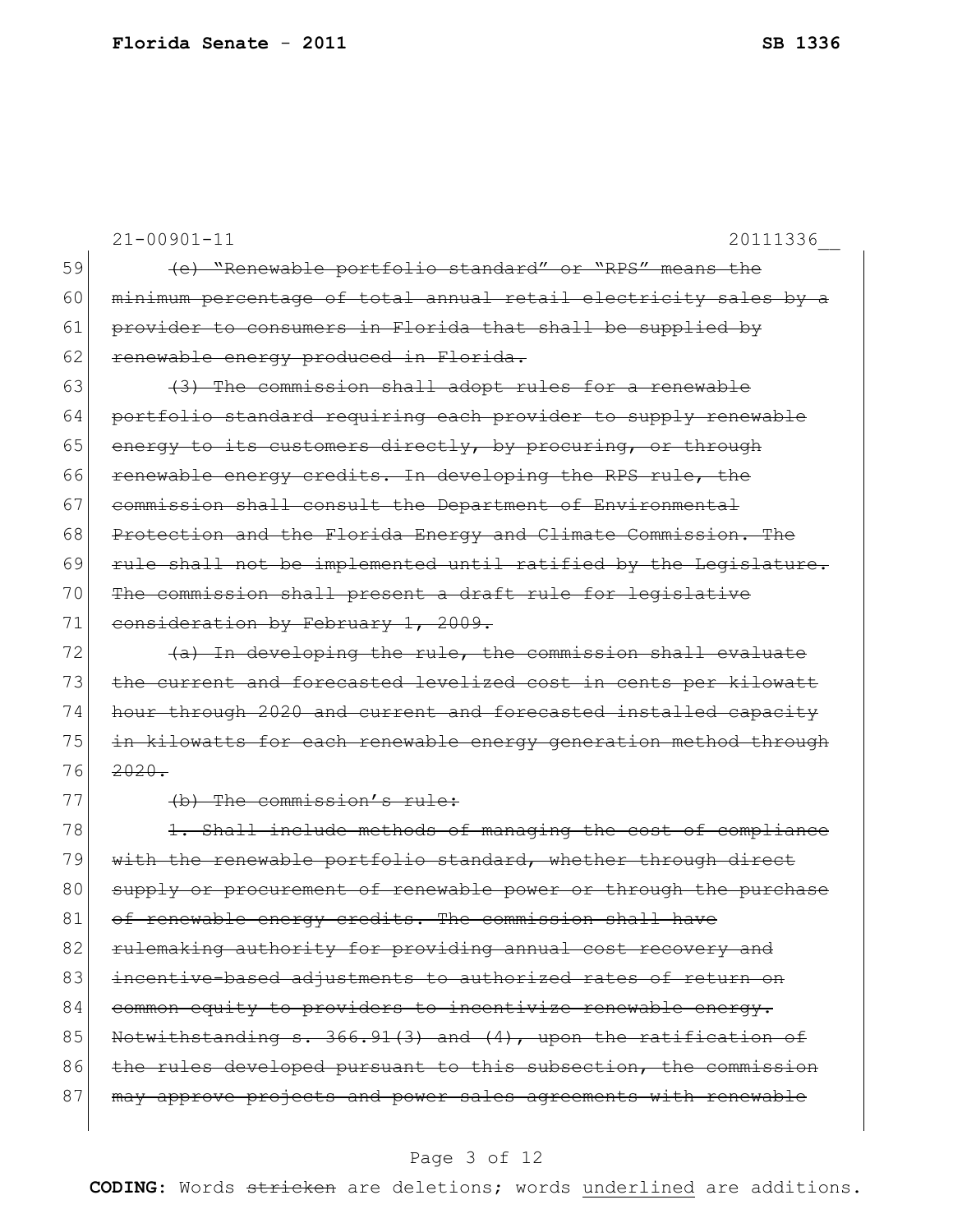|     | $21 - 00901 - 11$<br>20111336                                    |
|-----|------------------------------------------------------------------|
| 88  | power producers and the sale of renewable energy credits needed  |
| 89  | to comply with the renewable portfolio standard. In the event of |
| 90  | any conflict, this subparagraph shall supersede s. 366.91(3) and |
| 91  | (4). However, nothing in this section shall alter the obligation |
| 92  | of each public utility to continuously offer a purchase contract |
| 93  | to producers of renewable energy.                                |
| 94  | 2. Shall provide for appropriate compliance measures and         |
| 95  | the conditions under which noncompliance shall be excused due to |
| 96  | a determination by the commission that the supply of renewable   |
| 97  | energy or renewable energy credits was not adequate to satisfy   |
| 98  | the demand for such energy or that the cost of securing          |
| 99  | renewable energy or renewable energy credits was cost            |
| 100 | prohibitive.                                                     |
| 101 | 3. May provide added weight to energy provided by wind and       |
| 102 | solar photovoltaic over other forms of renewable energy, whether |
| 103 | directly supplied or procured or indirectly obtained through the |
| 104 | purchase of renewable energy credits.                            |
| 105 | 4. Shall determine an appropriate period of time for which       |
| 106 | renewable energy credits may be used for purposes of compliance  |
| 107 | with the renewable portfolio standard.                           |
| 108 | 5. Shall provide for monitoring of compliance with and           |
| 109 | enforcement of the requirements of this section.                 |
| 110 | 6. Shall ensure that energy credited toward compliance with      |
| 111 | the requirements of this section is not credited toward any      |
| 112 | other purpose.                                                   |
| 113 | 7. Shall include procedures to track and account for             |
| 114 | renewable energy credits, including ownership of renewable       |
| 115 | energy credits that are derived from a customer-owned renewable  |
| 116 | energy facility as a result of any action by a customer of an    |
|     |                                                                  |

## Page 4 of 12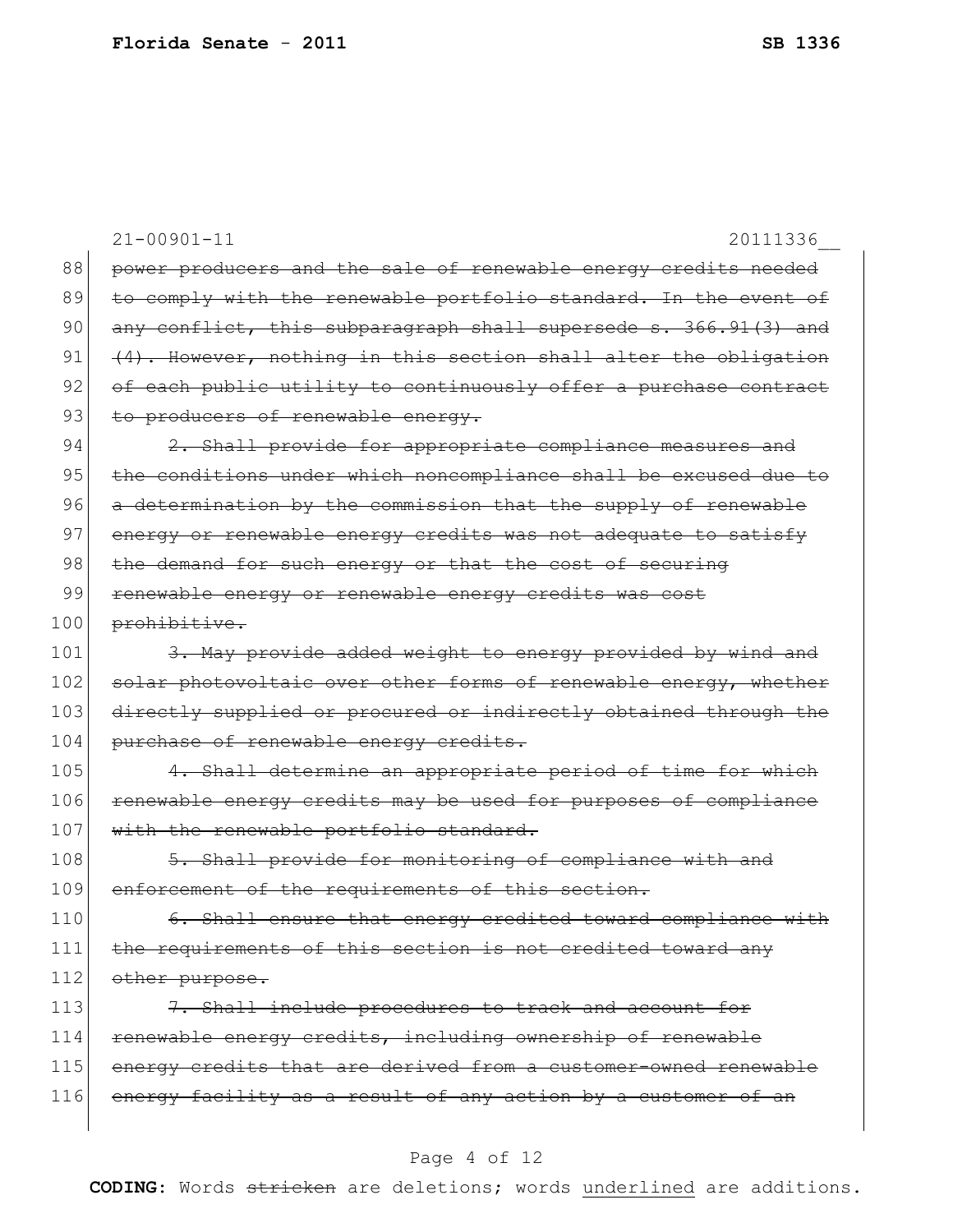|     | $21 - 00901 - 11$<br>20111336                                    |
|-----|------------------------------------------------------------------|
| 117 | electric power supplier that is independent of a program         |
| 118 | sponsored by the electric power supplier.                        |
| 119 | 8. Shall provide for the conditions and options for the          |
| 120 | repeal or alteration of the rule in the event that new           |
| 121 | provisions of federal law supplant or conflict with the rule.    |
| 122 | (c) Beginning on April 1 of the year following final             |
| 123 | adoption of the commission's renewable portfolio standard rule,  |
| 124 | each provider shall submit a report to the commission describing |
| 125 | the steps that have been taken in the previous year and the      |
| 126 | steps that will be taken in the future to add renewable energy   |
| 127 | to the provider's energy supply portfolio. The report shall      |
| 128 | state whether the provider was in compliance with the renewable  |
| 129 | portfolio standard during the previous year and how it will      |
| 130 | comply with the renewable portfolio standard in the upcoming     |
| 131 | year.                                                            |
| 132 | $(3)$ $(4)$ In order to promote the development of Florida       |
| 133 | renewable energy resources and the delivery of renewable energy  |
| 134 | in the state, pending the adoption of final renewable energy     |
| 135 | portfolio standards under federal or state law demonstrate the   |
| 136 | feasibility and viability of clean energy systems, the           |
| 137 | commission shall provide for full cost recovery under the        |
| 138 | environmental cost-recovery clause of all reasonable and prudent |
| 139 | costs incurred by a provider of Florida renewable energy         |
| 140 | resources for renewable energy projects that are zero greenhouse |
| 141 | gas emitting at the point of generation, up to a total of 110    |
| 142 | megawatts statewide, and for which the provider has secured      |
| 143 | necessary land, zoning permits, and transmission rights within   |
| 144 | the state. Pursuant to this section, a provider may build        |
| 145 | Florida renewable energy resources, convert existing fossil fuel |
|     |                                                                  |

## Page 5 of 12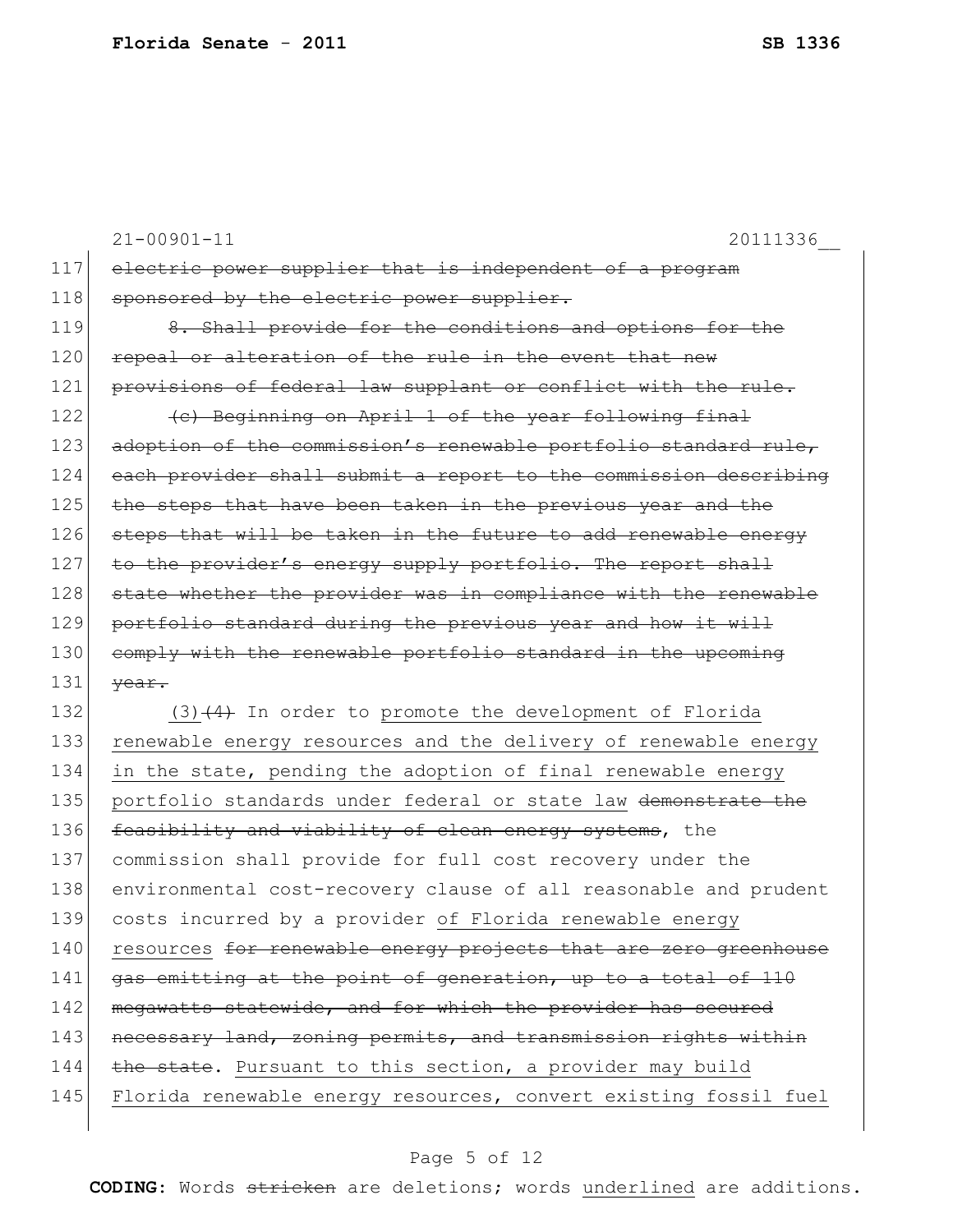21-00901-11 20111336\_\_ 146 generation plants to a Florida renewable energy resource, or 147 purchase renewable energy. Such providers shall recover all 148 reasonable and prudent costs associated with building Florida 149 renewable energy resources, converting existing fossil fuel 150 generation plants to a Florida renewable energy resource, or 151 purchasing renewable energy under the environmental cost-152 recovery clause. Each provider has the sole discretion to 153 determine the type and technology of the Florida renewable 154 energy resources that it elects to build and determine whether 155 to self-build or contract with a third party for the purchase of 156 power. Such costs shall be deemed reasonable and prudent for 157 purposes of cost recovery so long as the provider has used 158 reasonable and customary industry practices in the design, 159 procurement, and construction of the project in a cost-effective 160 manner appropriate to the location of the facility. The provider 161 shall report to the commission as part of the cost-recovery 162 proceedings the construction costs, in-service costs, operating 163 and maintenance costs, hourly energy production of the renewable 164 energy project, and any other information deemed relevant by the 165 commission. Any provider constructing a clean energy facility 166 pursuant to this section shall file for cost recovery no later 167 than  $J u 1 y 1, 2009$ . 168 (4) Pending the adoption of a state or federal renewable 169 portfolio standard, each provider may purchase or produce 170 Florida renewable energy having capacity or energy costs in 171 excess of the fully avoided cost limitations in s. 366.051, 172 subject to the limitations and conditions specified in 173 paragraphs (a) and (b). 174 (a) The cost of producing or purchasing Florida renewable

### Page 6 of 12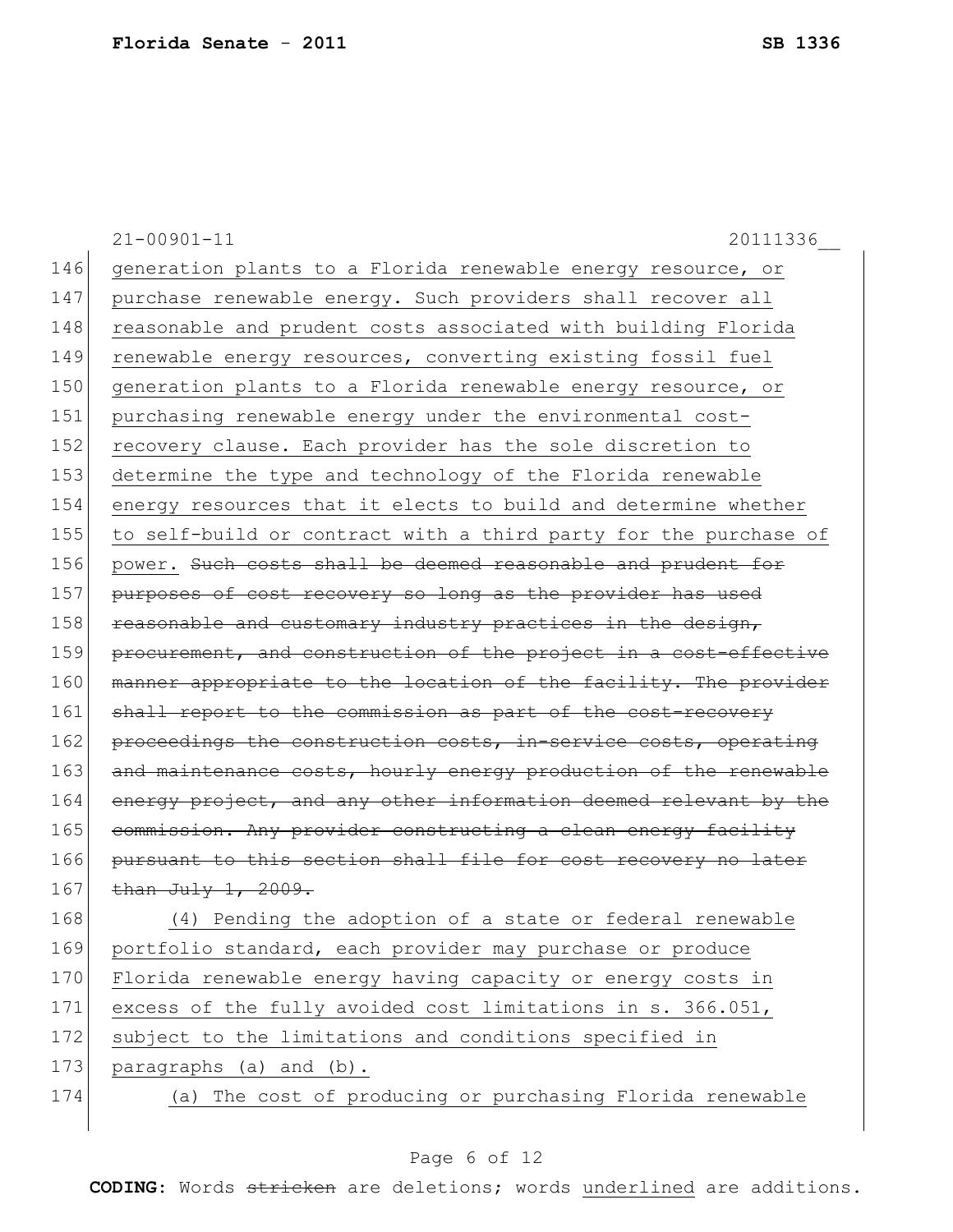21-00901-11 20111336\_\_ 175 energy in any calendar year in excess of the fully avoided cost 176 limitations in s. 366.051 shall not exceed 2 percent in 2011 and 177 2012, 3 percent in 2013, or 4 percent in 2014 and thereafter of 178 the investor-owned utility's total revenue from retail sales of 179 electricity for the calendar year 2010. Pursuant to this 180 section, costs shall be computed using a methodology that 181 averages the revenue requirements of the renewable energy 182 resource or the purchases over their economic lives. Costs 183 incurred by a provider in 2011 for Florida renewable energy 184 resources for which construction is commenced or for renewable 185 energy purchased on or after the effective date of this act 186 shall be counted toward and included in the calculation of the 187 cost cap. Costs for renewable energy resources approved by the 188 commission for cost recovery through the environmental cost-189 recovery clause before the effective date of this act are not 190 subject to or included in the calculation of the cost cap. 191 (b) If a provider pays costs for purchased power above the 192 limitations set out in s. 366.051, the seller shall surrender to 193 the provider all renewable attributes of the energy being 194 purchased by the provider. 195 (5) Each municipal electric utility and rural electric 196 cooperative shall develop standards for the promotion, 197 encouragement, and expansion of the use of renewable energy 198 resources and energy conservation and efficiency measures. On or 199 before April 1, 2009, and annually thereafter, each municipal 200 electric utility and electric cooperative shall submit to the

202 (6) All prudently incurred costs of renewable energy are 203 recoverable under s. 366.8255.

201 commission a report that identifies such standards.

### Page 7 of 12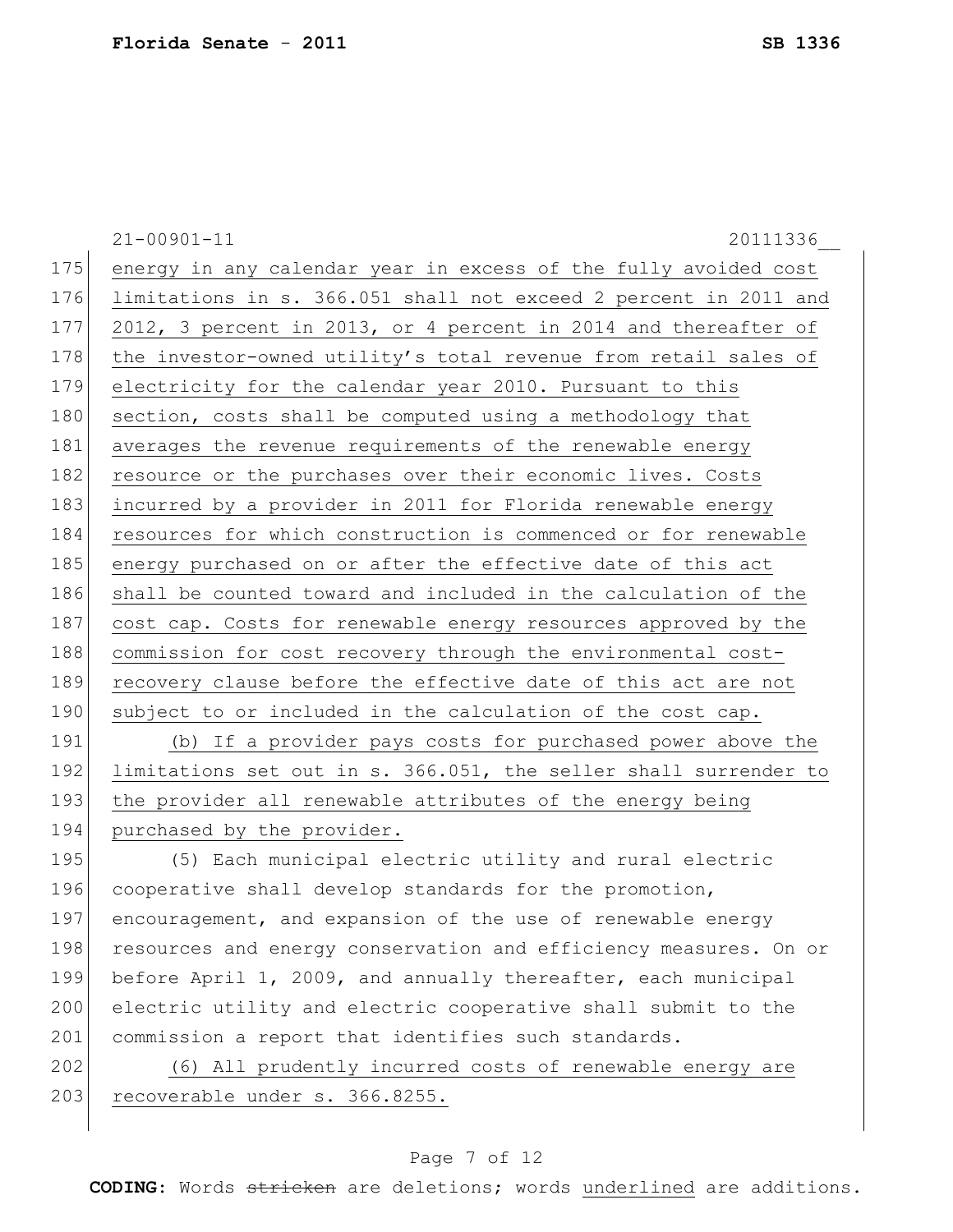21-00901-11 20111336\_\_ 204 (a) The costs incurred by a provider in connection with the 205 construction or conversion, operation, and maintenance of a 206 Florida renewable energy resource shall be deemed to be prudent 207 for purposes of cost recovery so long as the provider has used  $208$  reasonable and customary industry practices in the design, 209 procurement, and construction of the project in a cost-effective 210 manner appropriate for the type of Florida renewable energy 211 resource and appropriate to the location of the facility. The 212 provider shall report to the commission as part of the cost-213 recovery proceedings the construction costs, in-service costs, 214 operating and maintenance costs, hourly energy production of the 215 renewable energy project, and any other information deemed 216 relevant by the commission. 217 (b) The commission shall allow full cost recovery over the 218 entire useful life of the Florida renewable energy resource of 219 the revenue requirements using traditional declining balance 220 amortization through the environmental cost-recovery clause of 221 all reasonable and prudent costs incurred by the provider 222 related to or resulting from activities under this section, 223 including, but not limited to, the following: 224 1. The siting, licensing, engineering, design, permitting, 225 construction, operation, and maintenance of Florida renewable 226 energy resources and associated transmission facilities by the 227 provider. Cost includes, but is not limited to, all capital 228 investments, including rate of return and any applicable taxes 229 and all expenses, including operation and maintenance expenses, 230 for the purposes stated in this subsection; 231 2. The reasonable and prudent costs associated with the 232 purchase of capacity and energy from new renewable energy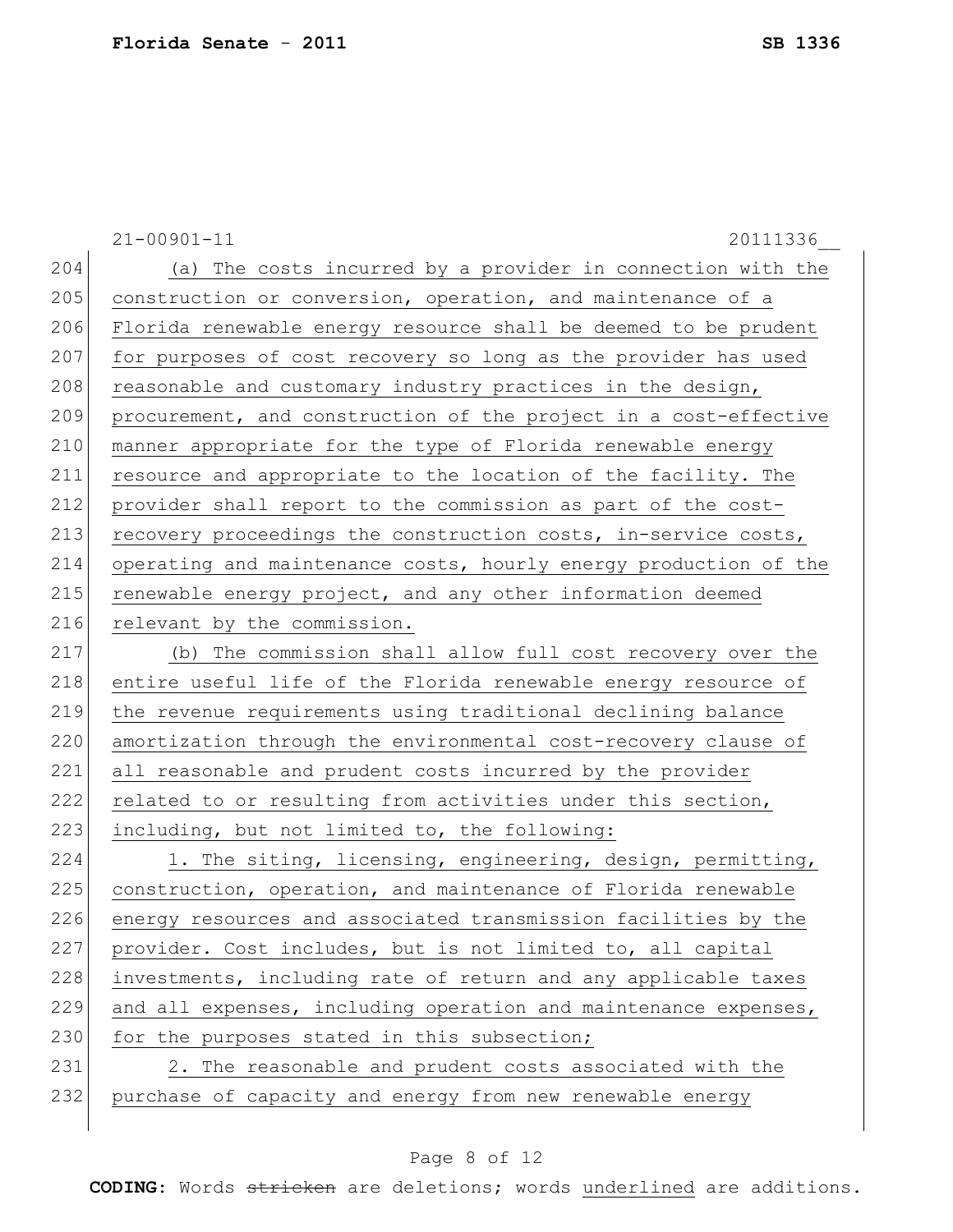|     | $21 - 00901 - 11$<br>20111336                                    |
|-----|------------------------------------------------------------------|
| 233 | resources; or                                                    |
| 234 | 3. The reasonable and prudent costs for conversion of            |
| 235 | existing fossil fuel generating plants to a Florida renewable    |
| 236 | energy resource, including the costs of retirement of the fossil |
| 237 | fuel generation plant.                                           |
| 238 | (c) Notwithstanding any other provision to the contrary,         |
| 239 | the commission shall allow a provider to recover all reasonable  |
| 240 | and prudent costs incurred to comply with a federal renewable    |
| 241 | portfolio standard, including costs to purchase renewable energy |
| 242 | credits or alternative compliance payments.                      |
| 243 | (d) In addition to the full cost recovery for such               |
| 244 | renewable energy projects, a return on equity of not less than   |
| 245 | 50 basis points above the top of the range of the provider's     |
| 246 | last authorized rate of return on equity, approved by the        |
| 247 | commission for energy projects, shall be approved and provided   |
| 248 | for such renewable energy projects if a majority of the energy-  |
| 249 | producing components incorporated into such projects are         |
| 250 | manufactured or assembled within this state.                     |
| 251 | $(7)$ (6) Nothing in this section or actions taken pursuant to   |
| 252 | this section shall be construed to impede or impair terms and    |
| 253 | conditions of existing contracts or be a basis for renegotiating |
| 254 | or repricing existing contracts.                                 |
| 255 | (8) Nothing in this section impedes or impairs a provider's      |
| 256 | full cost recovery of all reasonable and prudent costs incurred  |
| 257 | for renewable energy projects approved by the commission as      |
| 258 | eligible for cost recovery through the environmental cost-       |
| 259 | recovery clause before the effective date of this act. Nothing   |
| 260 | in this section requires a provider to build Florida renewable   |
| 261 | energy resources, convert existing fossil fuel generation plants |
|     |                                                                  |

## Page 9 of 12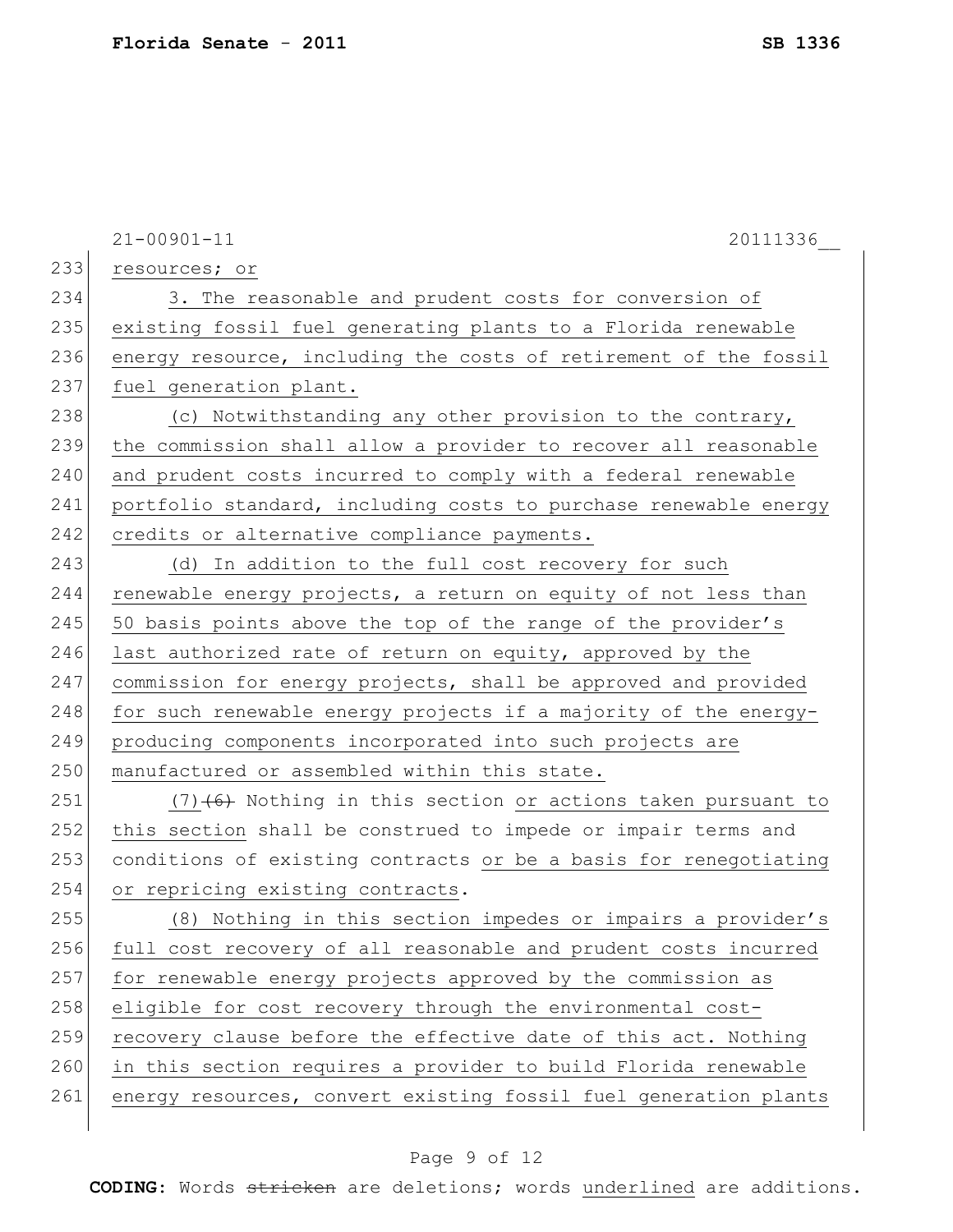|     | $21 - 00901 - 11$<br>20111336                                    |
|-----|------------------------------------------------------------------|
| 262 | to a Florida renewable resource, or purchase renewable energy.   |
| 263 | Furthermore a provider is not required to contract for           |
| 264 | generation at a price above its avoided cost if doing so would   |
| 265 | be inconsistent with or violate the Public Utility Regulatory    |
| 266 | Policies Act of 1978, as amended.                                |
| 267 | $(9)$ $(7)$ The Commission may adopt rules to administer and     |
| 268 | implement the provisions of this section.                        |
| 269 | Section 2. Subsection (1) of section 366.8255, Florida           |
| 270 | Statutes, is amended to read:                                    |
| 271 | 366.8255 Environmental cost recovery.-                           |
| 272 | (1) As used in this section, the term:                           |
| 273 | (a) "Electric utility" or "utility" means any investor-          |
| 274 | owned electric utility that owns, maintains, or operates an      |
| 275 | electric generation, transmission, or distribution system within |
| 276 | the State of Florida and that is regulated under this chapter.   |
| 277 | (b) "Commission" means the Florida Public Service                |
| 278 | Commission.                                                      |
| 279 | (c) "Environmental laws or regulations" includes all             |
| 280 | federal, state, or local statutes, administrative regulations,   |
| 281 | orders, ordinances, resolutions, or other requirements that      |
| 282 | apply to electric utilities and are designed to protect the      |
| 283 | environment, including any federal or state law that requires an |
| 284 | electric utility to provide electricity from renewable energy.   |
| 285 | (d) "Environmental compliance costs" includes all costs or       |
| 286 | expenses incurred by an electric utility in complying with       |
| 287 | environmental laws or regulations, including, but not limited    |
| 288 | to:                                                              |
| 289 | 1. Inservice capital investments, including the electric         |
| 290 | utility's last authorized rate of return on equity thereon.      |
|     |                                                                  |

## Page 10 of 12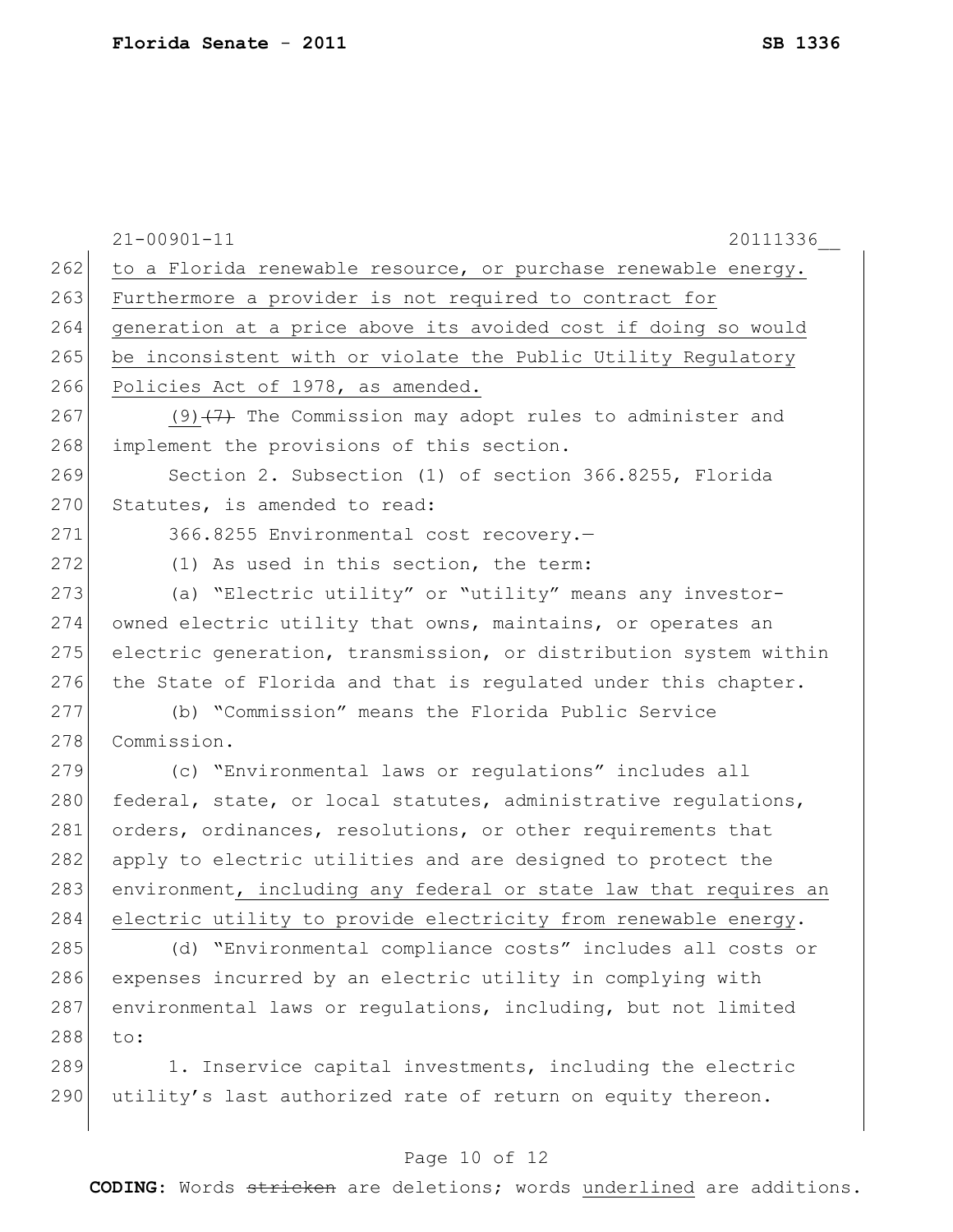21-00901-11 20111336\_\_ 291 2. Operation and maintenance expenses. 292 3. Fuel procurement costs. 293 4. Purchased power costs. 294 5. Emission allowance costs. 295 6. Direct taxes on environmental equipment. 296 7. Costs or expenses prudently incurred by an electric 297 utility pursuant to an agreement entered into on or after the 298 effective date of this act and prior to October 1, 2002, between 299 the electric utility and the Florida Department of Environmental 300 Protection or the United States Environmental Protection Agency 301 for the exclusive purpose of ensuring compliance with ozone 302 ambient air quality standards by an electrical generating 303 facility owned by the electric utility. 304 8. Costs or expenses prudently incurred for the 305 quantification, reporting, and third-party verification as 306 required for participation in greenhouse gas emission registries 307 for greenhouse gases as defined in s. 403.44. 308 9. Costs or expenses prudently incurred for scientific 309 research and geological assessments of carbon capture and 310 storage conducted in this state for the purpose of reducing an 311 electric utility's greenhouse gas emissions when such costs or 312 expenses are incurred in joint research projects with Florida 313 state government agencies and Florida state universities. 314 10. Costs or expenses prudently incurred to comply with any 315 environmental laws or regulations requiring that any portion of 316 the electric utility's energy sales, demand, or other measures 317 of the provision of electricity to its customers be derived from 318 renewable energy, however defined, either produced by the 319 electric utility itself or purchased from another source, or

#### Page 11 of 12